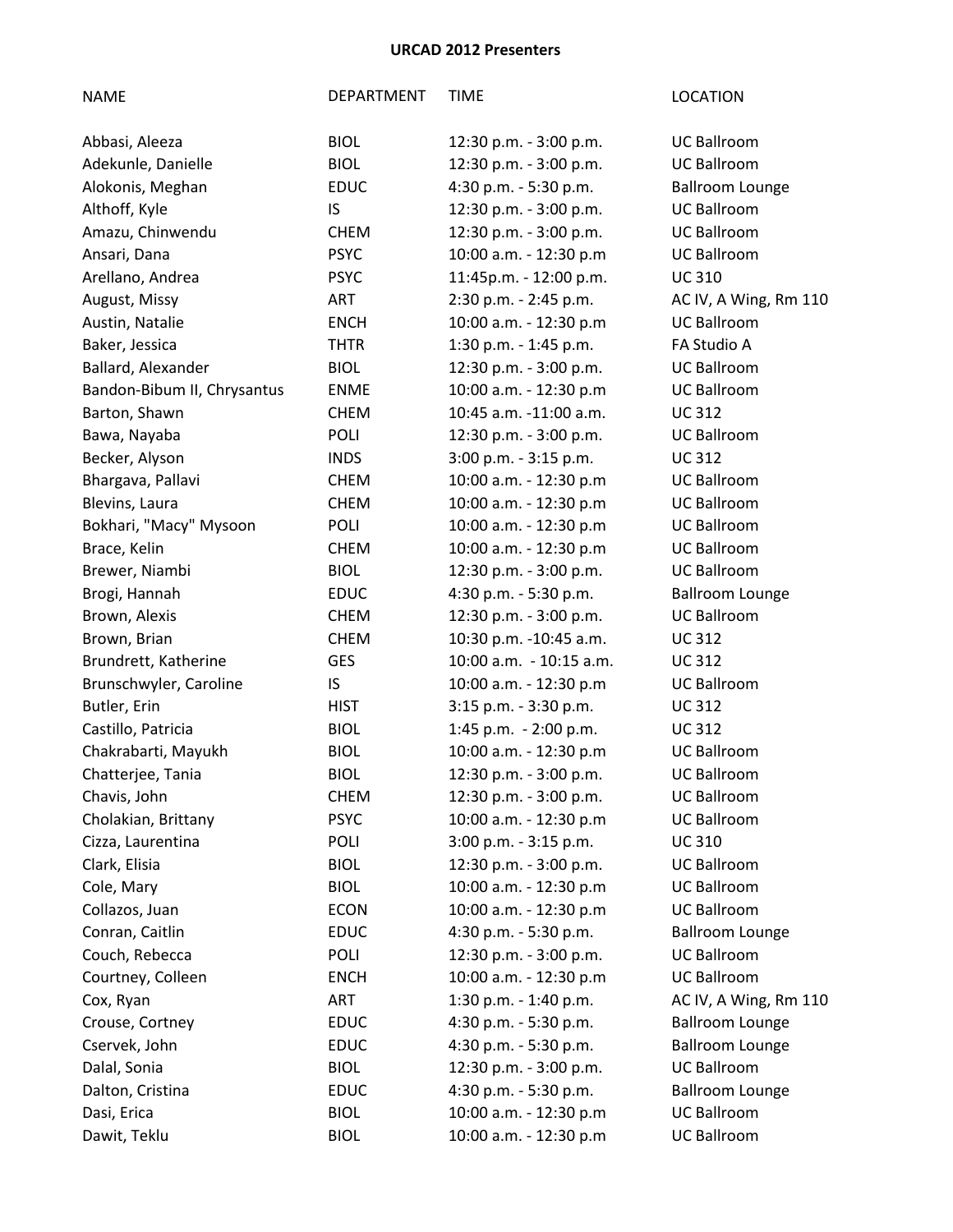| Daya, Payal              | <b>BIOL</b> | 10:00 a.m. - 12:30 p.m  | <b>UC Ballroom</b>     |
|--------------------------|-------------|-------------------------|------------------------|
| Der, Krisztina           | <b>MUSC</b> | 1:15 p.m. $-$ 1:30 p.m. | <b>UC310</b>           |
| Divakaruni, Sai Sachin   | <b>BIOL</b> | 10:00 a.m. - 12:30 p.m  | <b>UC Ballroom</b>     |
| Doll, Danielle           | <b>EDUC</b> | 4:30 p.m. - 5:30 p.m.   | <b>Ballroom Lounge</b> |
| D'Ottavio, Alison        | <b>EDUC</b> | 4:30 p.m. - 5:30 p.m.   | <b>Ballroom Lounge</b> |
| Dubbs, Jason             | AMST        | 1:30 p.m. - 1:45 p.m.   | <b>UC310</b>           |
| Dubbs, Jordan            | AMST        | 2:00 p.m.- 2:15 p.m.    | <b>UC310</b>           |
| Duval, Korine            | <b>ENME</b> | 12:30 p.m. - 3:00 p.m.  | <b>UC Ballroom</b>     |
| Ecker, Christopher       | <b>BIOL</b> | 10:00 a.m. - 12:30 p.m  | <b>UC Ballroom</b>     |
| Elkins, Chad             | <b>BIOL</b> | 10:00 a.m. - 12:30 p.m  | <b>UC Ballroom</b>     |
| Fernandez, Cristobal     | <b>PSYC</b> | 2:30 p.m. - 2:45 p.m.   | <b>UC312</b>           |
| Fernandez, Cristobal     | <b>PSYC</b> | 10:00 a.m. - 12:30 p.m  | <b>UC Ballroom</b>     |
| Fowler, Amy              | <b>HIST</b> | 10:00 a.m. - 10:15 a.m. | <b>UC310</b>           |
| Francis, Ashley          | <b>EDUC</b> | 4:30 p.m. - 5:30 p.m.   | <b>Ballroom Lounge</b> |
| Gadwal, Chitra           | IS          | 10:00 a.m. - 12:30 p.m  | <b>UC Ballroom</b>     |
| Gariwala, Veer           | <b>BIOL</b> | 12:30 p.m. - 3:00 p.m.  | <b>UC Ballroom</b>     |
| Ge, Xuan                 | <b>BIOL</b> | 10:00 a.m. - 12:30 p.m  | <b>UC Ballroom</b>     |
| Gebreselassie, Nikodimos | <b>ENCH</b> | 12:30 p.m. - 3:00 p.m.  | <b>UC Ballroom</b>     |
| Geter, Phillip           | <b>CHEM</b> | 10:00 a.m. - 12:30 p.m  | <b>UC Ballroom</b>     |
| Ghaffari, Helya          | <b>BIOL</b> | 11:00 a.m. -11:15 a.m.  | <b>UC312</b>           |
| Gill, Manroop            | <b>BIOL</b> | 10:00 a.m. - 12:30 p.m  | <b>UC Ballroom</b>     |
| Gowda, Hamsa             | <b>ENCH</b> | 12:30 p.m. - 3:00 p.m.  | <b>UC Ballroom</b>     |
| Graham, Daniel           | <b>HIST</b> | 10:00 a.m. - 12:30 p.m  | <b>UC Ballroom</b>     |
| Green, Courtney          | <b>PSYC</b> | 10:00 a.m. - 12:30 p.m  | <b>UC Ballroom</b>     |
| Grimes, Sarah            | <b>PSYC</b> | 12:30 p.m. - 3:00 p.m.  | <b>UC Ballroom</b>     |
| Grippi, Daniel           | <b>EDUC</b> | 4:30 p.m. - 5:30 p.m.   | <b>Ballroom Lounge</b> |
| Haile, Seghen            | <b>BIOL</b> | 10:00 a.m. - 12:30 p.m  | <b>UC Ballroom</b>     |
| Hall, Madeline           | <b>GES</b>  | 10:15 p.m. - 10:30 a.m. | <b>UC312</b>           |
| Hanratty, Erin           | <b>THTR</b> | $1:45$ p.m.             | FA Studio A            |
| Harris, Amanda           | <b>EDUC</b> | 4:30 p.m. - 5:30 p.m.   | <b>Ballroom Lounge</b> |
| Harrison, Danielle       | <b>PSYC</b> | 2:00 p.m. - 2:15 p.m.   | <b>UC312</b>           |
| Harton, David            | ART         | 10:15 a.m. - 10:30 a.m. | AC IV, A Wing, Rm 110  |
| Hashmi, Irma             | MLL         | 10:00 a.m. - 12:30 p.m  | <b>UC Ballroom</b>     |
| Hassan, Tehmeena         | <b>PSYC</b> | 12:30 p.m. - 3:00 p.m.  | <b>UC Ballroom</b>     |
| Helmlinger, Brieanna     | <b>DANC</b> | 10:50 a.m.              | FA 317                 |
| Hooks, Joshua            | <b>ENME</b> | 10:00 a.m. - 12:30 p.m  | <b>UC Ballroom</b>     |
| Hughes, Dalton           | <b>ENCH</b> | 10:00 a.m. - 12:30 p.m  | <b>UC Ballroom</b>     |
| Hussain, Shadab          | <b>PSYC</b> | 10:00 a.m. - 12:30 p.m  | <b>UC Ballroom</b>     |
| Hussain, Shadab          | <b>PSYC</b> | 12:30 p.m. - 3:00 p.m.  | <b>UC Ballroom</b>     |
| Hussein, Aymen           | <b>BIOL</b> | 12:30 p.m. - 3:00 p.m.  | <b>UC Ballroom</b>     |
| Ikard, Janelle           | <b>CHEM</b> | 10:00 a.m. - 12:30 p.m  | <b>UC Ballroom</b>     |
| James, Jovan             | ART         | 1:40 p.m. - 2:00 p.m.   | AC IV, A Wing, Rm 110  |
| Jannotta, Eva            | <b>GWST</b> | 10:15 p.m. - 10:30 a.m. | <b>UC310</b>           |
| Johnson, Scott           | <b>CHEM</b> | 10:00 a.m. - 12:30 p.m  | <b>UC Ballroom</b>     |
| Johnson, William         | <b>ANCS</b> | 11:15 a.m. - 11:30 a.m. | <b>UC310</b>           |
|                          |             |                         |                        |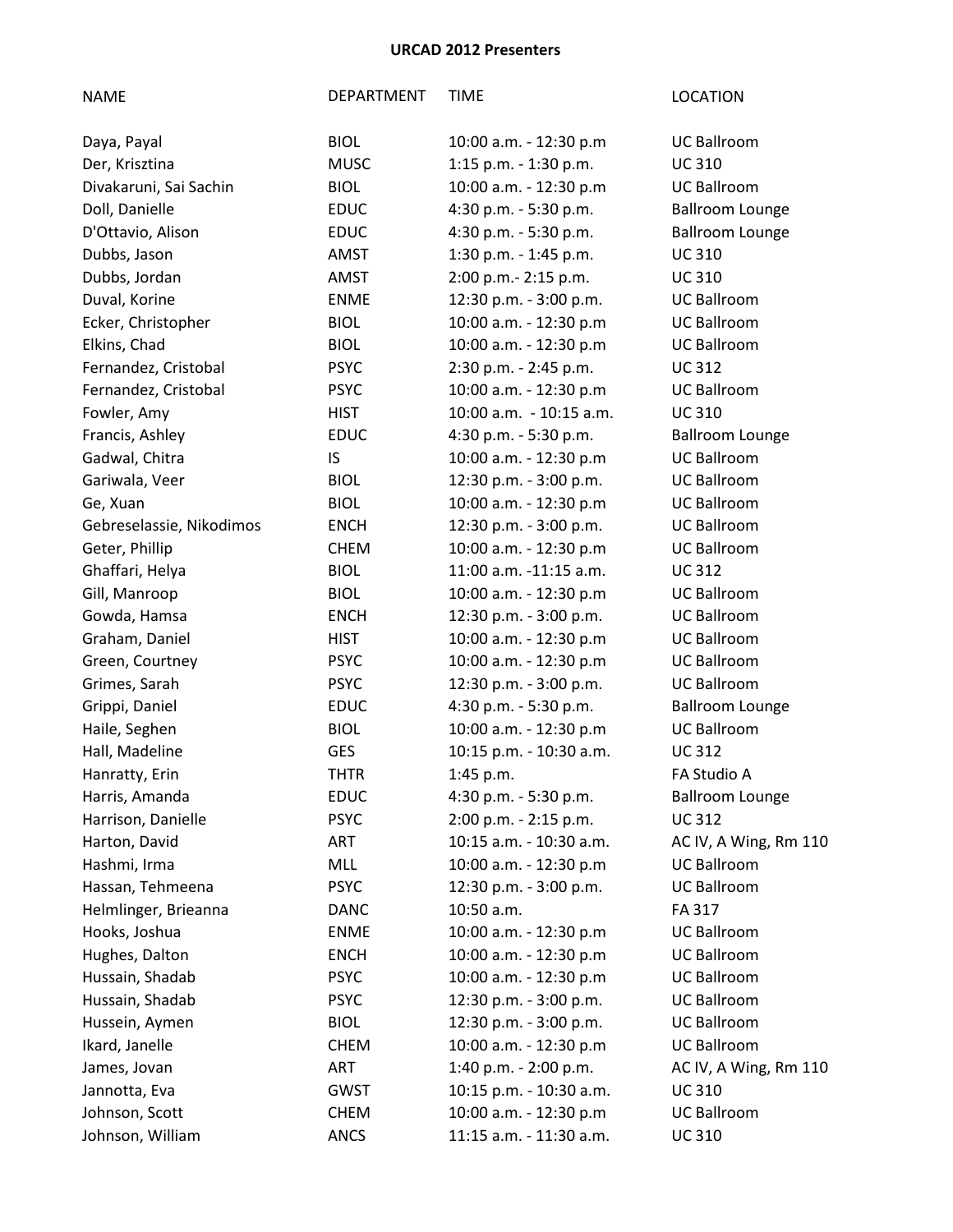| <b>NAME</b>         | DEPARTMENT  | TIME                    | <b>LOCATION</b>        |
|---------------------|-------------|-------------------------|------------------------|
| Jolaoso, Sheriff    | CMSC/CMPE   | 12:30 p.m. - 3:00 p.m.  | <b>UC Ballroom</b>     |
| Jung, Ki            | <b>BIOL</b> | 12:30 p.m. - 3:00 p.m.  | <b>UC Ballroom</b>     |
| Kaushiva, Alpana    | <b>HAPP</b> | 10:00 a.m. - 12:30 p.m  | <b>UC Ballroom</b>     |
| Kharazi, Hamed      | POLI        | 10:00 a.m. - 12:30 p.m  | <b>UC Ballroom</b>     |
| Khoury, Paige       | <b>DANC</b> | $11:10$ a.m.            | FA 317                 |
| Kondapaka, Maithri  | <b>BIOL</b> | 12:30 p.m. - 3:00 p.m.  | <b>UC Ballroom</b>     |
| Konkus, Claudia     | <b>EDUC</b> | 4:30 p.m. - 5:30 p.m.   | <b>Ballroom Lounge</b> |
| Lakkur, Sandya      | MATH/STAT   | 1:30 p.m. - 1:45 p.m.   | <b>UC312</b>           |
| Lee, Jocelyn        | <b>ANCS</b> | 10:45 p.m. - 11:00 a.m. | <b>UC310</b>           |
| Lefavor, Laura      | <b>ENGL</b> | 12:30 p.m. - 3:00 p.m.  | <b>UC Ballroom</b>     |
| Lennox, Hillary     | <b>AMST</b> | 1:45 p.m. - 2:00 p.m.   | <b>UC310</b>           |
| Li, Mary            | <b>CHEM</b> | 10:00 a.m. - 12:30 p.m  | <b>UC Ballroom</b>     |
| Lipton, Brendan     | ART         | 2:30 p.m. - 2:45 p.m.   | <b>UC310</b>           |
| Locke, Elizabeth    | <b>MCS</b>  | 2:15 p.m. - 2:30 p.m.   | <b>UC310</b>           |
| MacDonald, Alex     | CMSC/CMPE   | 12:30 p.m. - 3:00 p.m.  | <b>UC Ballroom</b>     |
| Macfarlane, Lisa    | <b>HIST</b> | 12:30 p.m. - 3:00 p.m.  | <b>UC Ballroom</b>     |
| Madeira, Morgan     | CMSC/CMPE   | 10:00 a.m. - 12:30 p.m  | <b>UC Ballroom</b>     |
| Mason III, Charles  | <b>ART</b>  | 12:30 p.m. - 3:00 p.m.  | Gallery                |
| Matos, Carmen       | <b>ENCH</b> | 10:00 a.m. - 12:30 p.m  | <b>UC Ballroom</b>     |
| Mavronis, Stefanie  | <b>MCS</b>  | 3:10 p.m. - 3:45 p.m.   | AC IV, A Wing, Rm 110  |
| Mayer, Adam         | <b>CHEM</b> | 12:30 p.m. - 3:00 p.m.  | <b>UC Ballroom</b>     |
| Mburu, Margaret     | <b>BIOL</b> | 12:30 p.m. - 3:00 p.m.  | <b>UC Ballroom</b>     |
| Mehta, Saloni       | <b>BIOL</b> | 12:30 p.m. - 3:00 p.m.  | <b>UC Ballroom</b>     |
| Meisel, Jacquelyn   | <b>BIOL</b> | 12:30 p.m. - 3:00 p.m.  | <b>UC Ballroom</b>     |
| Mensah, Angela      | <b>PSYC</b> | 2:15 p.m. -2:30 p.m.    | <b>UC312</b>           |
| Mercer, Jennifer    | <b>INDS</b> | 2:45 p.m. -3:00 p.m.    | <b>UC312</b>           |
| Meunier, Rene'e     | ART         | 10:30 p.m. - 10:45 a.m. | AC IV, A Wing, Rm 110  |
| Miner, Kenneth      | CMSC/CMPE   | 12:30 p.m. - 3:00 p.m.  | <b>UC Ballroom</b>     |
| Mishra, Rajashree   | <b>BIOL</b> | 10:00 a.m. - 12:30 p.m  | <b>UC Ballroom</b>     |
| Moriarty, Jonathan  | CMSC/CMPE   | 12:30 p.m. - 3:00 p.m.  | <b>UC Ballroom</b>     |
| Morrow, Alexander   | CMSC/CMPE   | 1:15 p.m. -1:30 p.m.    | <b>UC312</b>           |
| Nagaradona, Chatura | <b>BIOL</b> | 12:30 p.m. - 3:00 p.m.  | <b>UC Ballroom</b>     |
| Nguyen, Jamie       | <b>CHEM</b> | 10:00 a.m. - 12:30 p.m  | <b>UC Ballroom</b>     |
| Ninan, Ribe         | <b>CHEM</b> | 10:00 a.m. - 12:30 p.m  | <b>UC Ballroom</b>     |
| Noren, Jason        | <b>EDUC</b> | 4:30 p.m. - 5:30 p.m.   | <b>Ballroom Lounge</b> |
| Nwogbo, Felix       | <b>CHEM</b> | 3:15 p.m. - 3:30 p.m.   | <b>UC310</b>           |
| Ohiri, Joyce        | <b>BIOL</b> | 10:00 a.m. - 12:30 p.m  | <b>UC Ballroom</b>     |
| Ohiri, Ugonna       | CMSC/CMPE   | 10:00 a.m. - 12:30 p.m  | <b>UC Ballroom</b>     |
| Okojie, Oseogie     | <b>BIOL</b> | 12:30 p.m. - 3:00 p.m.  | <b>UC Ballroom</b>     |
| Okoro, Chikezie     | <b>CHEM</b> | 12:30 p.m. - 3:00 p.m.  | <b>UC Ballroom</b>     |
| Okoro, Uchenna      | <b>CHEM</b> | 12:30 p.m. - 3:00 p.m.  | <b>UC Ballroom</b>     |
| O'Neill, Sharon     | <b>EDUC</b> | 4:30 p.m. - 5:30 p.m.   | <b>Ballroom Lounge</b> |
| Onuegbu, Martin     | ART         | 2:00 p.m. - 2:10 p.m.   | AC IV, A Wing, Rm 110  |
| Onyimba, Royce      | <b>ENCH</b> | 12:30 p.m. - 3:00 p.m.  | <b>UC Ballroom</b>     |
| Opene, Belita       | <b>CHEM</b> | 12:30 p.m. - 3:00 p.m.  | <b>UC Ballroom</b>     |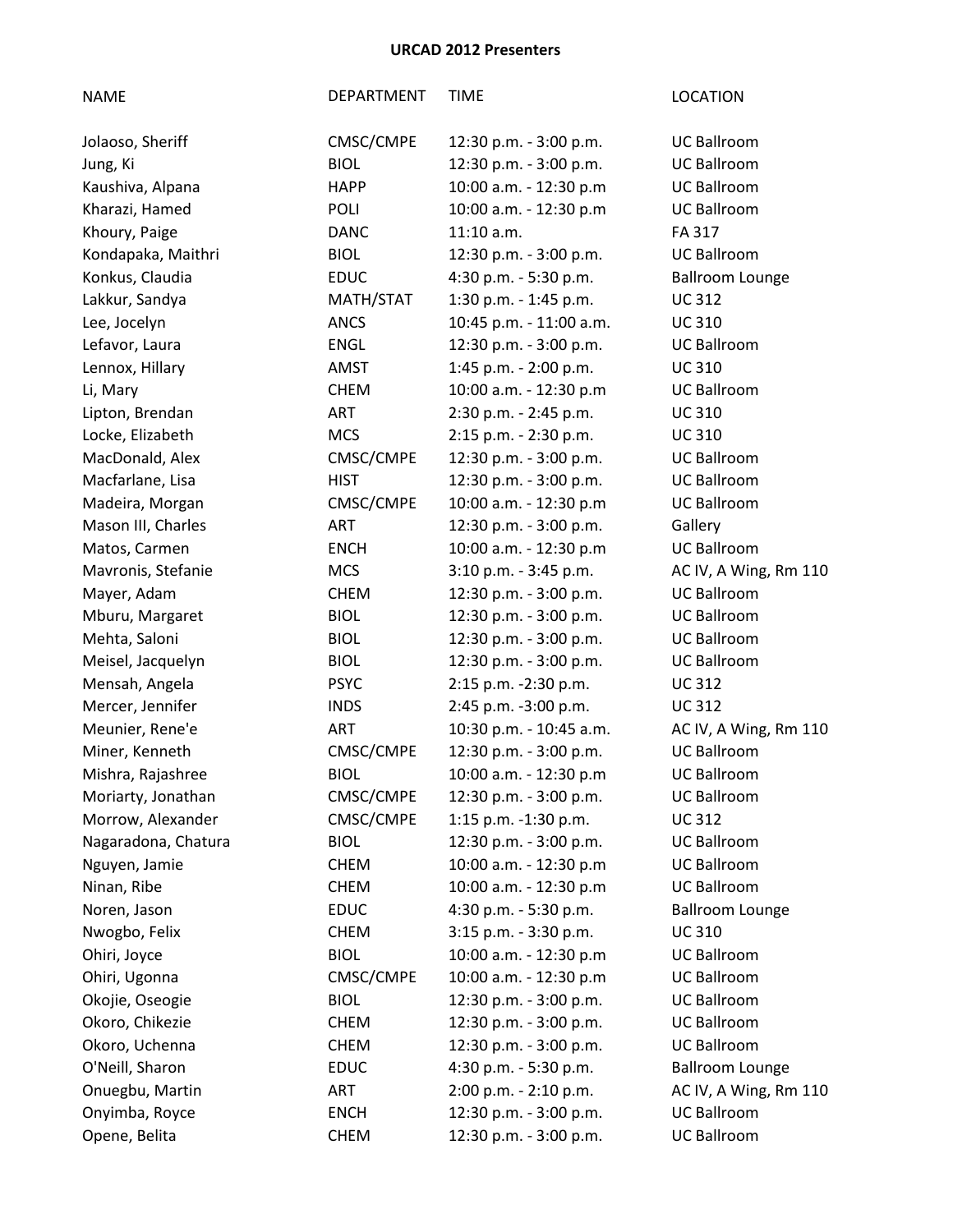| Ortega, Mallorie       | <b>ART</b>  | 10:45 p.m. - 11:00 a.m. | AC IV, A Wing, Rm 110  |
|------------------------|-------------|-------------------------|------------------------|
| Parker, Christina      | <b>CHEM</b> | 10:00 a.m. - 12:30 p.m  | <b>UC Ballroom</b>     |
| Parker, Katrina        | <b>ART</b>  | 1:15 p.m. - 1:30 p.m.   | AC IV, A Wing, Rm 110  |
| Pasqualoni, Catherine  | <b>ANCS</b> | 11:30 a.m. -11:45 a.m.  | <b>UC310</b>           |
| Patel, Shyam           | <b>PSYC</b> | 10:00 a.m. - 12:30 p.m  | <b>UC Ballroom</b>     |
| Payano Sosa, Janell    | <b>BIOL</b> | 10:00 a.m. - 12:30 p.m  | <b>UC Ballroom</b>     |
| Pereira, Talmo         | AGNG        | 12:30 p.m. - 3:00 p.m.  | <b>UC Ballroom</b>     |
| Pham, Linh             | CMSC/CMPE   | 10:00 a.m. - 12:30 p.m  | <b>UC Ballroom</b>     |
| Polk, Ronnie           | <b>EDUC</b> | 4:30 p.m. - 5:30 p.m.   | <b>Ballroom Lounge</b> |
| Poole, Jessica         | <b>THTR</b> | 1:45 p.m.               | FA Studio A            |
| Poole, Jessie          | <b>THTR</b> | $1:15$ p.m.             | FA Studio A            |
| Pulianas, Alec         | IS          | 10:00 a.m. - 12:30 p.m  | <b>UC Ballroom</b>     |
| Randall, Mercedes      | <b>PSYC</b> | 12:30 p.m. - 3:00 p.m.  | <b>UC Ballroom</b>     |
| Rapp, Matthew          | <b>CHEM</b> | 10:00 a.m. - 12:30 p.m  | <b>UC Ballroom</b>     |
| Raucher, Joe           | <b>EDUC</b> | 4:30 p.m. - 5:30 p.m.   | <b>Ballroom Lounge</b> |
| Raza, Mawish           | ART         | 11:00 a.m. - 11:50 a.m. | AC IV, A Wing, Rm 110  |
| Raza, Mawish           | <b>POLI</b> | 2:45 p.m. -3:00 p.m.    | <b>UC310</b>           |
| Rein, Abigail          | <b>PSYC</b> | 10:00 a.m. - 12:30 p.m  | <b>UC Ballroom</b>     |
| Reitz, Eric            | <b>POLI</b> | 10:00 a.m. - 12:30 p.m  | <b>UC Ballroom</b>     |
| Robinson, Rachel       | MLL         | 10:00 a.m. - 12:30 p.m  | <b>UC Ballroom</b>     |
| Roe, Matthew           | ART         | 2:10 a.m. - 2:30 p.m.   | AC IV, A Wing, Rm 110  |
| Ross, Christina        | <b>ANCS</b> | 10:30 a.m. -10:45 a.m.  | <b>UC310</b>           |
| Roumeliotis, Holly     | <b>EDUC</b> | 4:30 p.m. - 5:30 p.m.   | <b>Ballroom Lounge</b> |
| Salins, Lena           | <b>THTR</b> | 12:30 p.m. - 3:00 p.m.  | <b>UC Ballroom</b>     |
| Seidman, Lara          | <b>BIOL</b> | 10:00 a.m. - 12:30 p.m  | <b>UC Ballroom</b>     |
| Sharma, Reema          | <b>CHEM</b> | 12:30 p.m. - 3:00 p.m.  | <b>UC Ballroom</b>     |
| Sheppard, Brandi       | <b>THTR</b> | $1:45$ p.m.             | FA Studio A            |
| Sheth, Jinal           | <b>BIOL</b> | 10:00 a.m. - 12:30 p.m  | <b>UC Ballroom</b>     |
| Shilling, Jake         | <b>ANCS</b> | 11:00 a.m. -11:15 a.m.  | <b>UC310</b>           |
| Skolnick, Hannah       | ART         | 12:30 p.m. - 3:00 p.m.  | <b>UC Ballroom</b>     |
| Starck, Patrice        | <b>CHEM</b> | 10:00 a.m. - 12:30 p.m  | <b>UC Ballroom</b>     |
| Sweigart, David        | <b>PHYS</b> | 12:30 p.m. - 3:00 p.m.  | <b>UC Ballroom</b>     |
| Taylor, James          | <b>CHEM</b> | 12:30 p.m. - 3:00 p.m.  | <b>UC Ballroom</b>     |
| Tewelde, Blossom       | <b>CHEM</b> | 10:00 a.m. - 12:30 p.m  | <b>UC Ballroom</b>     |
| Tietz, Robby           | <b>ENCH</b> | 10:00 a.m. - 12:30 p.m  | <b>UC Ballroom</b>     |
| Tilahun, Dagmawi       | <b>ENCH</b> | 10:00 a.m. - 12:30 p.m  | <b>UC Ballroom</b>     |
| Topa, Stanley          | <b>EDUC</b> | 4:30 p.m. - 5:30 p.m.   | <b>Ballroom Lounge</b> |
| Truitt, Kevin          | <b>DANC</b> | 10:30 a.m.              | FA 317                 |
| Ujla, Devyani          | <b>BIOL</b> | 11:15 a.m.-11:30 a.m.   | <b>UC312</b>           |
| Utley, Jared           | <b>PSYC</b> | 10:00 a.m. - 12:30 p.m  | <b>UC Ballroom</b>     |
| Vaghasia, Ajay         | <b>CHEM</b> | 10:00 a.m. - 12:30 p.m  | <b>UC Ballroom</b>     |
| Valenzuela, Claudia    | <b>BIOL</b> | 10:00 a.m. - 12:30 p.m  | <b>UC Ballroom</b>     |
| Veizaga-Udaeta, Daniel | <b>CHEM</b> | 10:00 a.m. - 12:30 p.m  | <b>UC Ballroom</b>     |
| Viar, Laura            | <b>PSYC</b> | 12:30 p.m. - 3:00 p.m.  | <b>UC Ballroom</b>     |
| Vitery, Maria          | <b>CHEM</b> | 10:00 a.m. - 12:30 p.m  | <b>UC Ballroom</b>     |